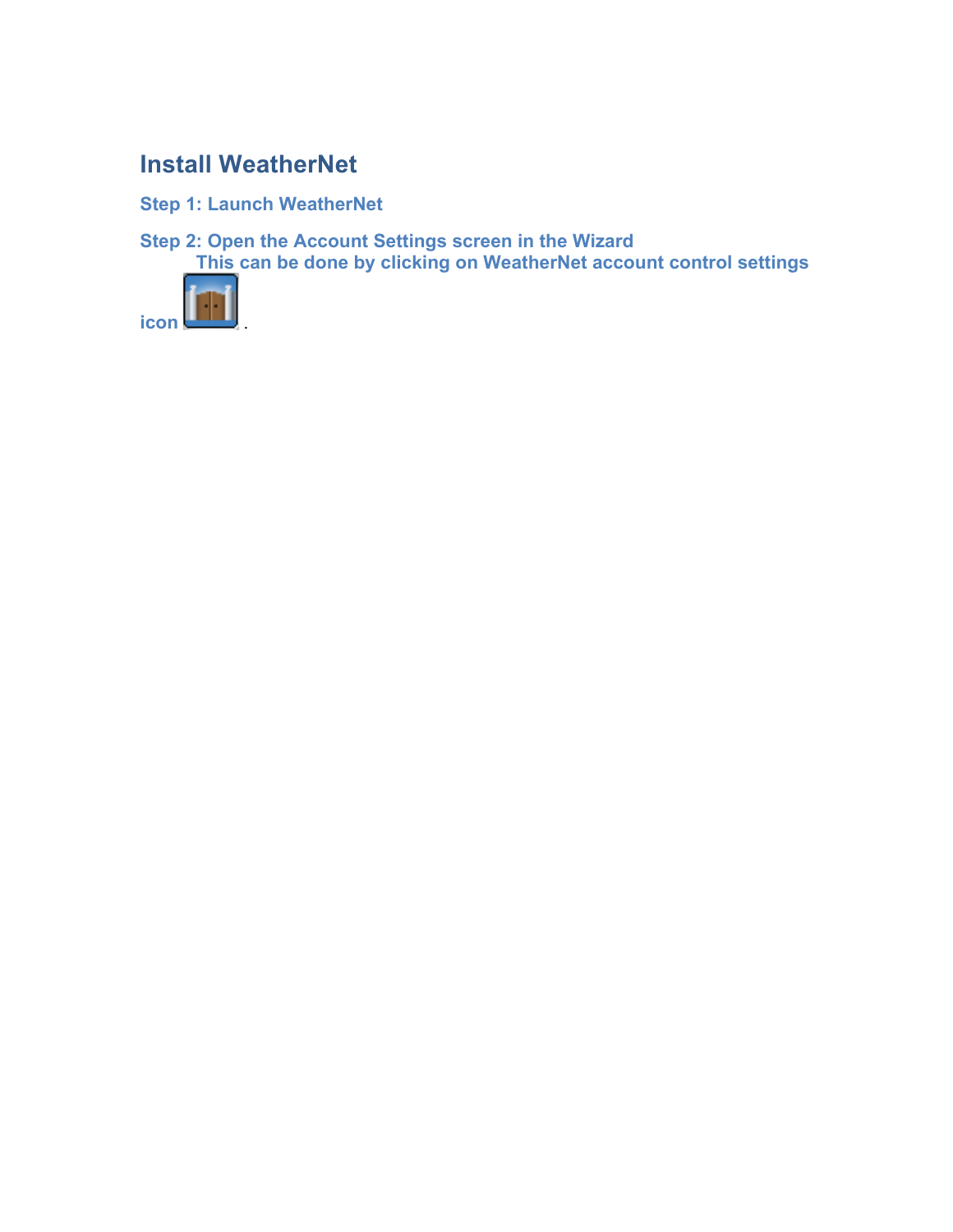## **Step 3: In the section "Connection Information" click on the "Connection Wizard" button**

| ₩                                                                                  | <b>OCENS WeatherNet Content Wizard</b>                                                                                                                                                                                                                                                                                                                                                                                 | $\pmb{\times}$ |
|------------------------------------------------------------------------------------|------------------------------------------------------------------------------------------------------------------------------------------------------------------------------------------------------------------------------------------------------------------------------------------------------------------------------------------------------------------------------------------------------------------------|----------------|
| <b>OCENS</b><br><b>WeatherNet®</b><br>weather on demand<br><b>Account Settings</b> | GRIB<br>GRIB<br><b>IN</b><br><b>Account Information</b><br>Username:<br>Password:<br><b>Weather Gateway</b><br>Gateway:<br>wxnet.ocens.net<br>v<br>Port # $443$<br>v<br><b>Network Timeouts</b><br>Seconds before connection time out: 60<br>Seconds before receive/send time out: 30<br><b>Connection Information</b><br>Default Connection: Network Connection<br>v<br>Type:<br><b>Connection Wizard</b><br>Advanced |                |
|                                                                                    | Finish                                                                                                                                                                                                                                                                                                                                                                                                                 |                |
|                                                                                    |                                                                                                                                                                                                                                                                                                                                                                                                                        |                |
|                                                                                    |                                                                                                                                                                                                                                                                                                                                                                                                                        |                |
|                                                                                    | Finish<br>Help<br>< Back<br>Cancel                                                                                                                                                                                                                                                                                                                                                                                     |                |

### **Step 4:**

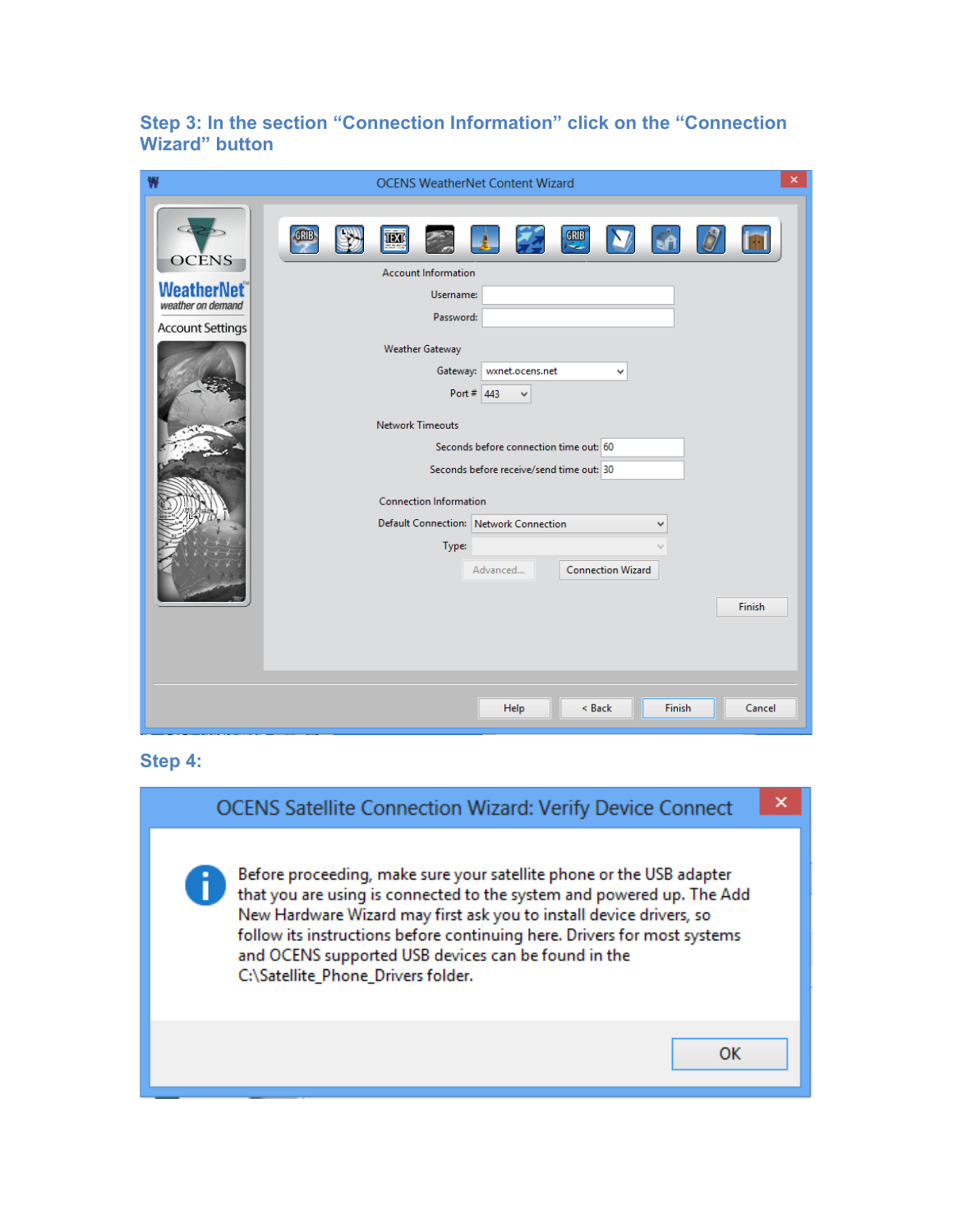**Plug in the Iridium 9555 or 9575 (Extreme).** 

**Click OK**

| 爲            | <b>OCENS Satellite Connection Wizard</b>                                                                                                                                                                                                                                                                                                                   |
|--------------|------------------------------------------------------------------------------------------------------------------------------------------------------------------------------------------------------------------------------------------------------------------------------------------------------------------------------------------------------------|
| File<br>Help |                                                                                                                                                                                                                                                                                                                                                            |
|              |                                                                                                                                                                                                                                                                                                                                                            |
|              | Your satellite phone or the USB adapter should be listed below for<br>you to configure into a Dial-up Network Connection. It will be named<br>according to the provider that you select (you will see this in Network-<br>Connections under your system's Control Panel). If no device is listed<br>you will need to click on "Modem Setup" to create one. |
|              | Select your device from the list                                                                                                                                                                                                                                                                                                                           |
|              | v                                                                                                                                                                                                                                                                                                                                                          |
|              | Select network provider name                                                                                                                                                                                                                                                                                                                               |
|              |                                                                                                                                                                                                                                                                                                                                                            |
|              | No devices found; make sure your device is connected or set up a<br>new Modem device for it by clicking on the "Modem Setup" button<br>below.                                                                                                                                                                                                              |
| <b>OCENS</b> | Create Connection<br>Modem Setup<br>Cancel                                                                                                                                                                                                                                                                                                                 |

## **Step 5: Click on 'Modem Setup'**

**Step 6: If your device and associated COM port number are listed here skip to Step 12. Otherwise Click 'Device Manager'**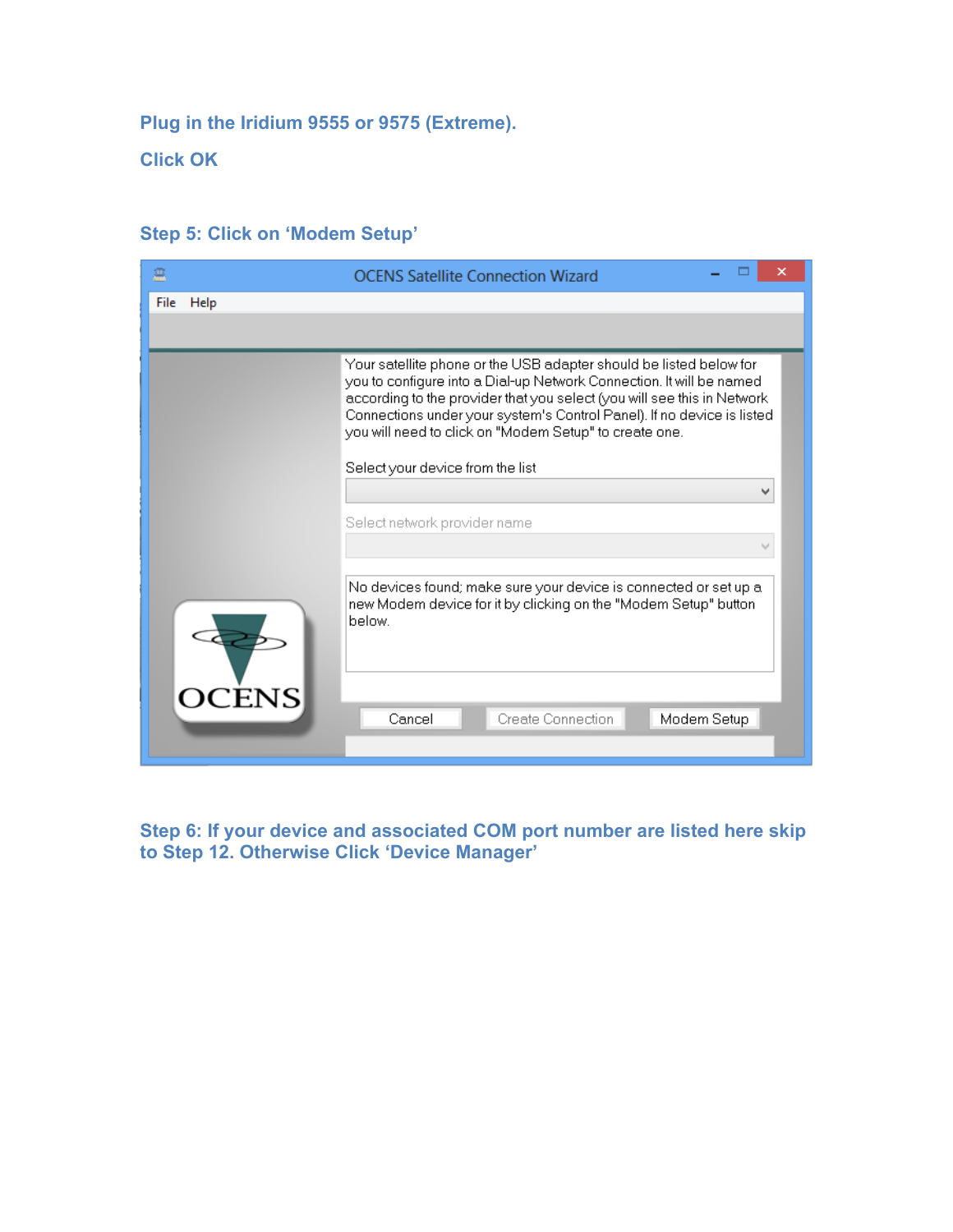|                                                          | ×<br>Create Modem Device                                                                                                                                                                                                                                                                                                                                                                                                                                                                                                                                                                                                                                                                                                                                     |  |
|----------------------------------------------------------|--------------------------------------------------------------------------------------------------------------------------------------------------------------------------------------------------------------------------------------------------------------------------------------------------------------------------------------------------------------------------------------------------------------------------------------------------------------------------------------------------------------------------------------------------------------------------------------------------------------------------------------------------------------------------------------------------------------------------------------------------------------|--|
| located in the "C:\Satellite_Phone_Drivers" folder.      | To add a modem device to the system for your attached satellite phone,<br>you must run the New Modem wizard, which requires Administrator<br>privileges. Press the "Create Modem" button below to start the Phone.<br>and Modem applet. In it, press "Add" on the Modems tab to bring up the<br>Install New Modem wizard. Select "Don't detect my modem" and press.<br>"Next". You will then choose your device type from a list, or install drivers.<br>for it, then it will ask you to specify your device's COM port (see list<br>below).<br>These are your system's known COM ports. If the port you expect isn't listed, you may need to open-<br>Device Manager to configure it by installing a driver. OCENS-supplied driver files you might need are |  |
| Communications Port (COM2)<br>Communications Port (COM1) |                                                                                                                                                                                                                                                                                                                                                                                                                                                                                                                                                                                                                                                                                                                                                              |  |
| Cancel                                                   | Create Modem<br>Device Manager                                                                                                                                                                                                                                                                                                                                                                                                                                                                                                                                                                                                                                                                                                                               |  |

**Step 7: Right click on the "Iridium 9555 handset"**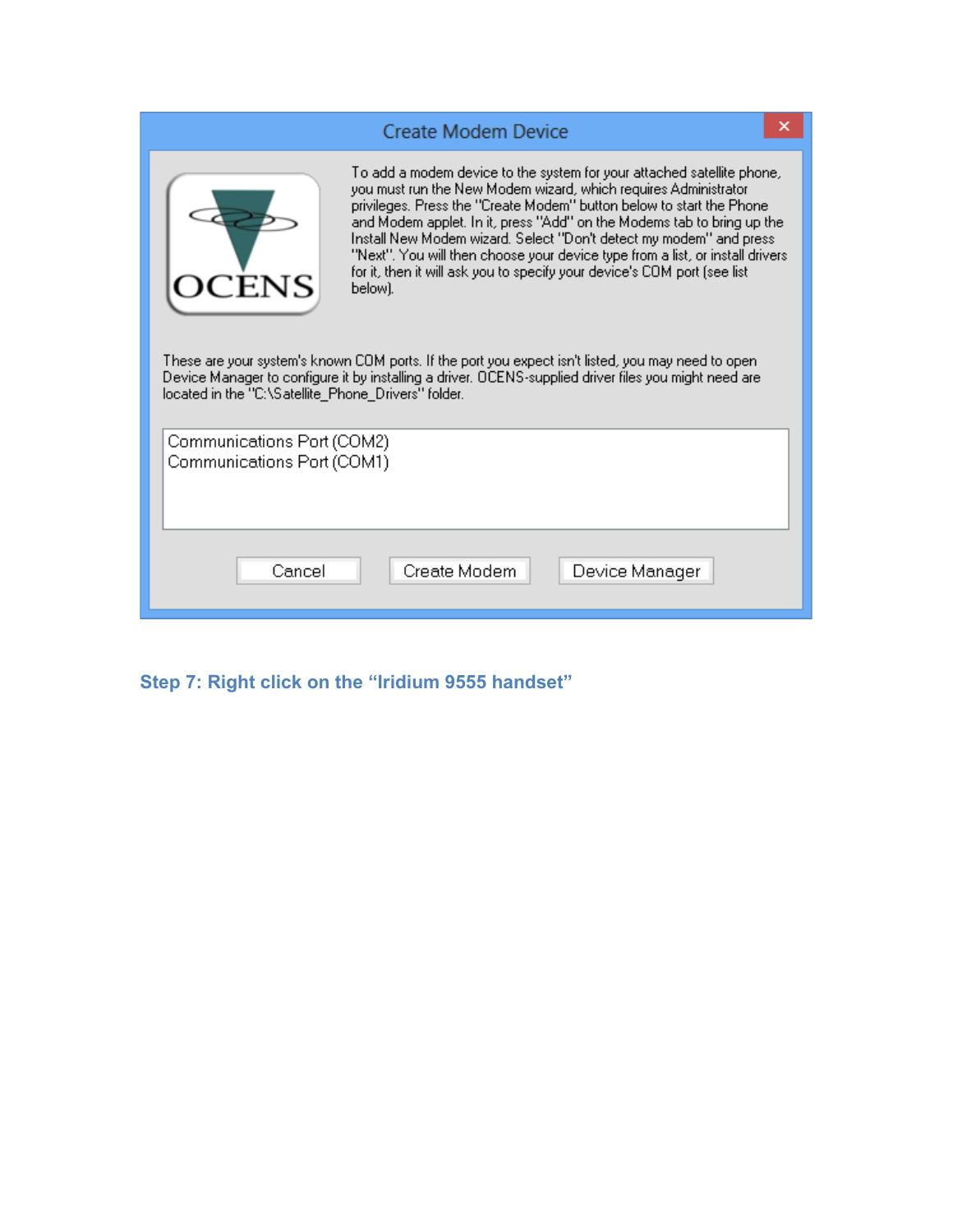

**Step 8: Select "Update Driver Software…"**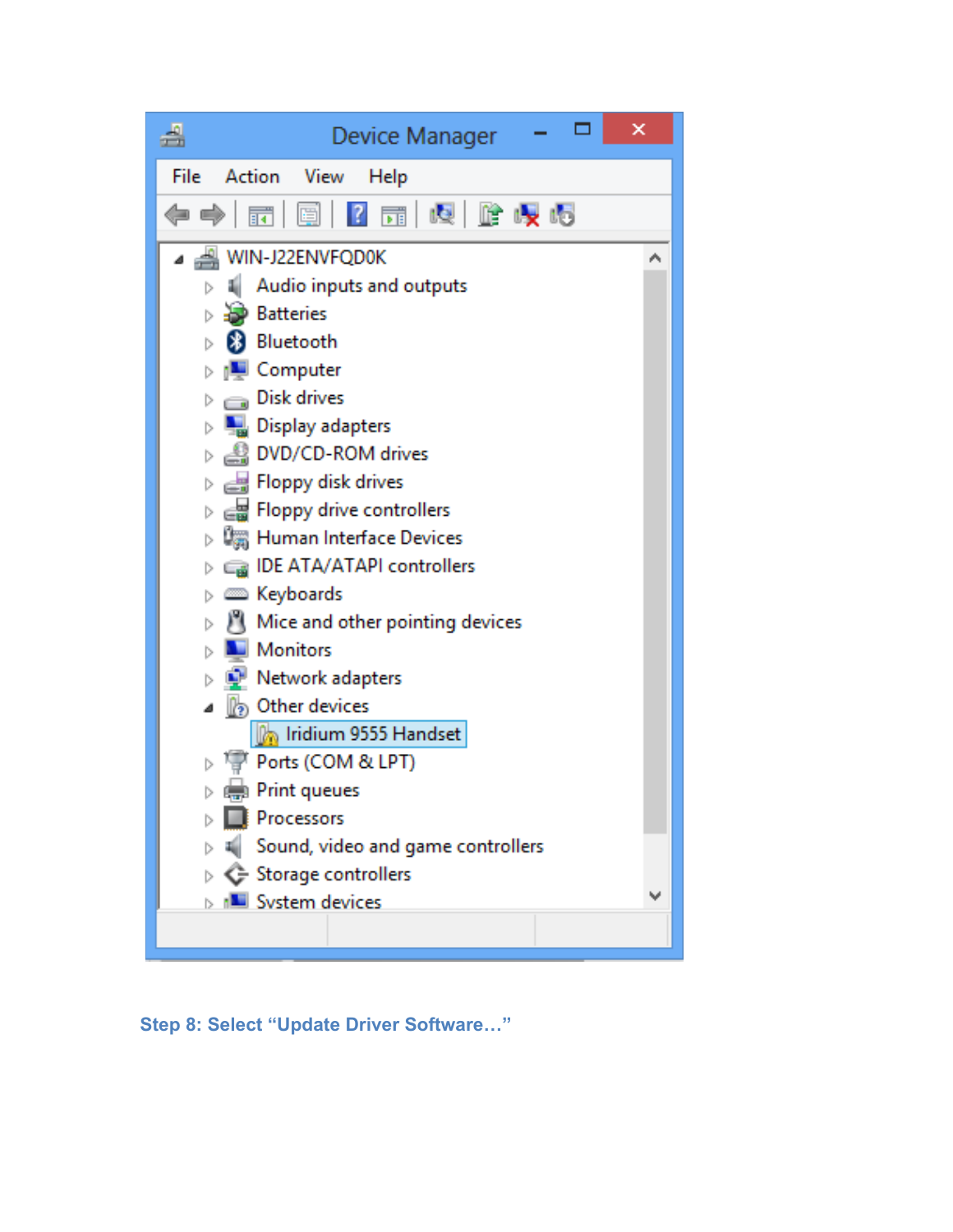| Other devices                  |                           |
|--------------------------------|---------------------------|
| Iridium 9555 Handset           |                           |
| <sup>T</sup> Ports (COM & LPT) | Update Driver Software    |
| Print queues                   | <b>Disable</b>            |
| <b>Processors</b>              | Uninstall                 |
| Sound, video and gar           |                           |
| ▷ <→ Storage controllers       | Scan for hardware changes |
| <b>IN System devices</b>       |                           |
| Launches the Update            | <b>Properties</b>         |
|                                |                           |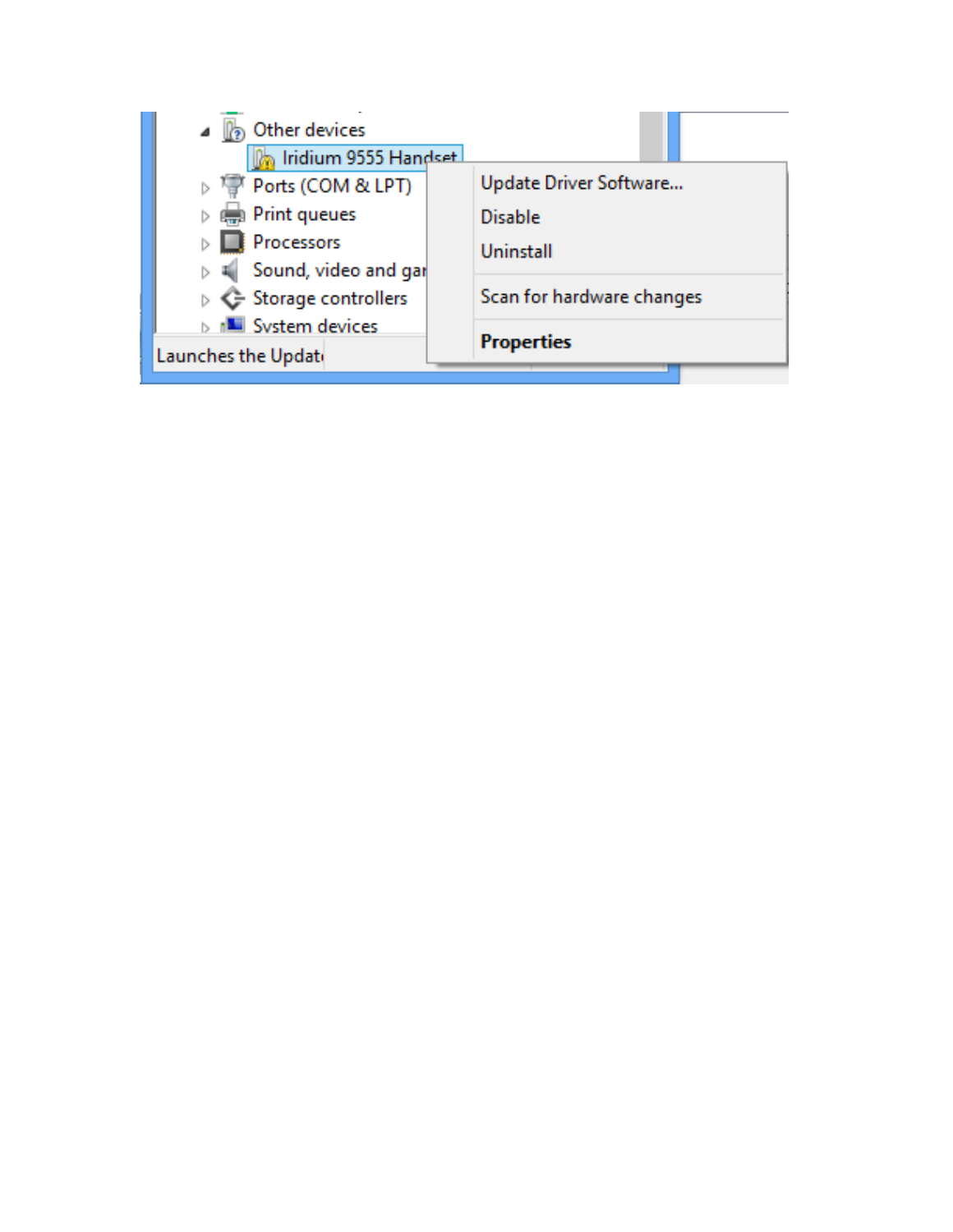**Step 9: Select "Search automatically for updated driver software"**

|                                                                                                                                                                                                                                                      | ×      |
|------------------------------------------------------------------------------------------------------------------------------------------------------------------------------------------------------------------------------------------------------|--------|
| Update Driver Software - Iridium 9555 Handset                                                                                                                                                                                                        |        |
| How do you want to search for driver software?                                                                                                                                                                                                       |        |
| $\rightarrow$ Search automatically for updated driver software<br>Windows will search your computer and the Internet for the latest driver software<br>for your device, unless you've disabled this feature in your device installation<br>settings. |        |
| $\rightarrow$ Browse my computer for driver software<br>Locate and install driver software manually.                                                                                                                                                 |        |
|                                                                                                                                                                                                                                                      |        |
|                                                                                                                                                                                                                                                      | Cancel |

**Step 10: Click "Close"**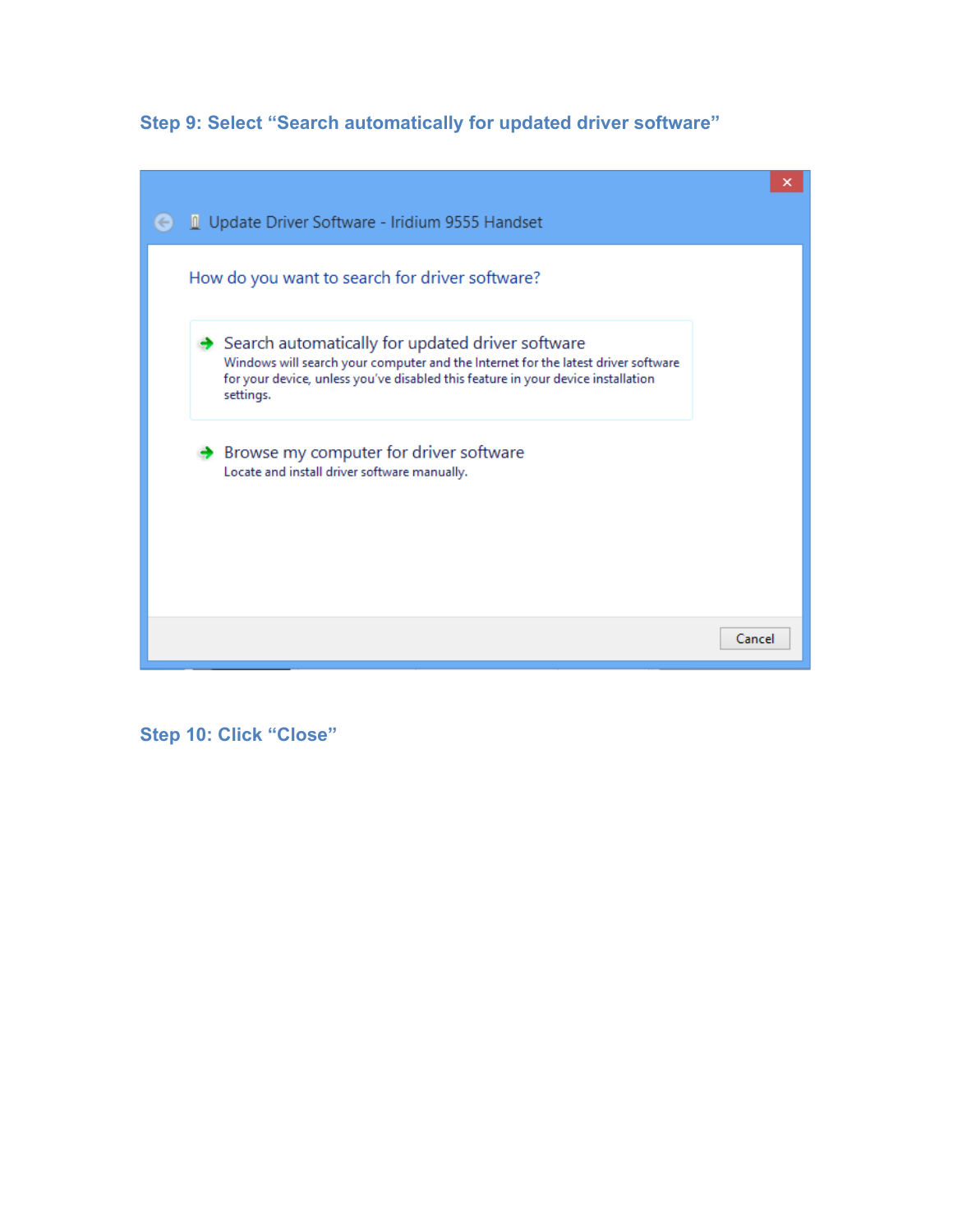

**Your Iridium phone should be listed**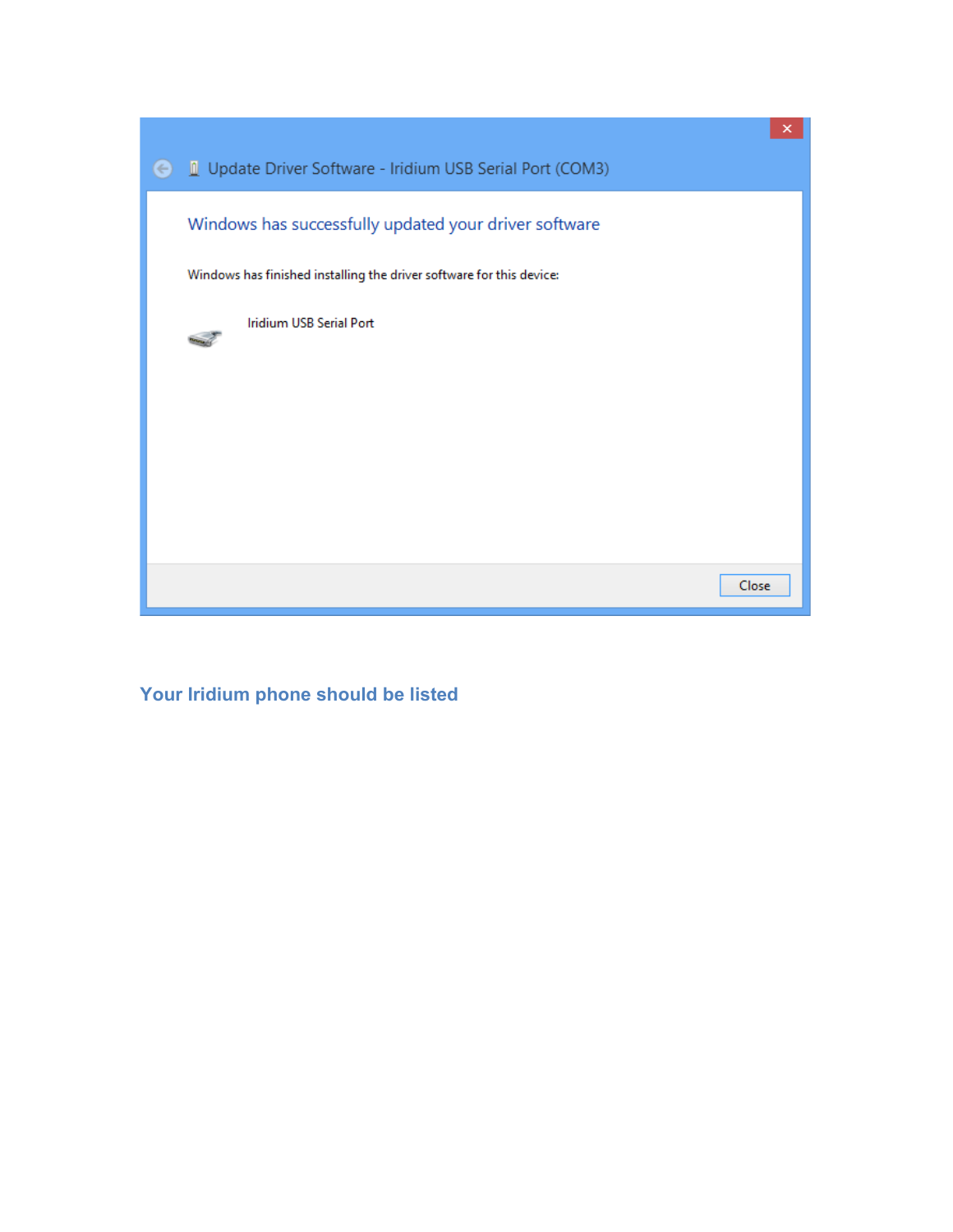

**Step 11: Close the Device Manager window**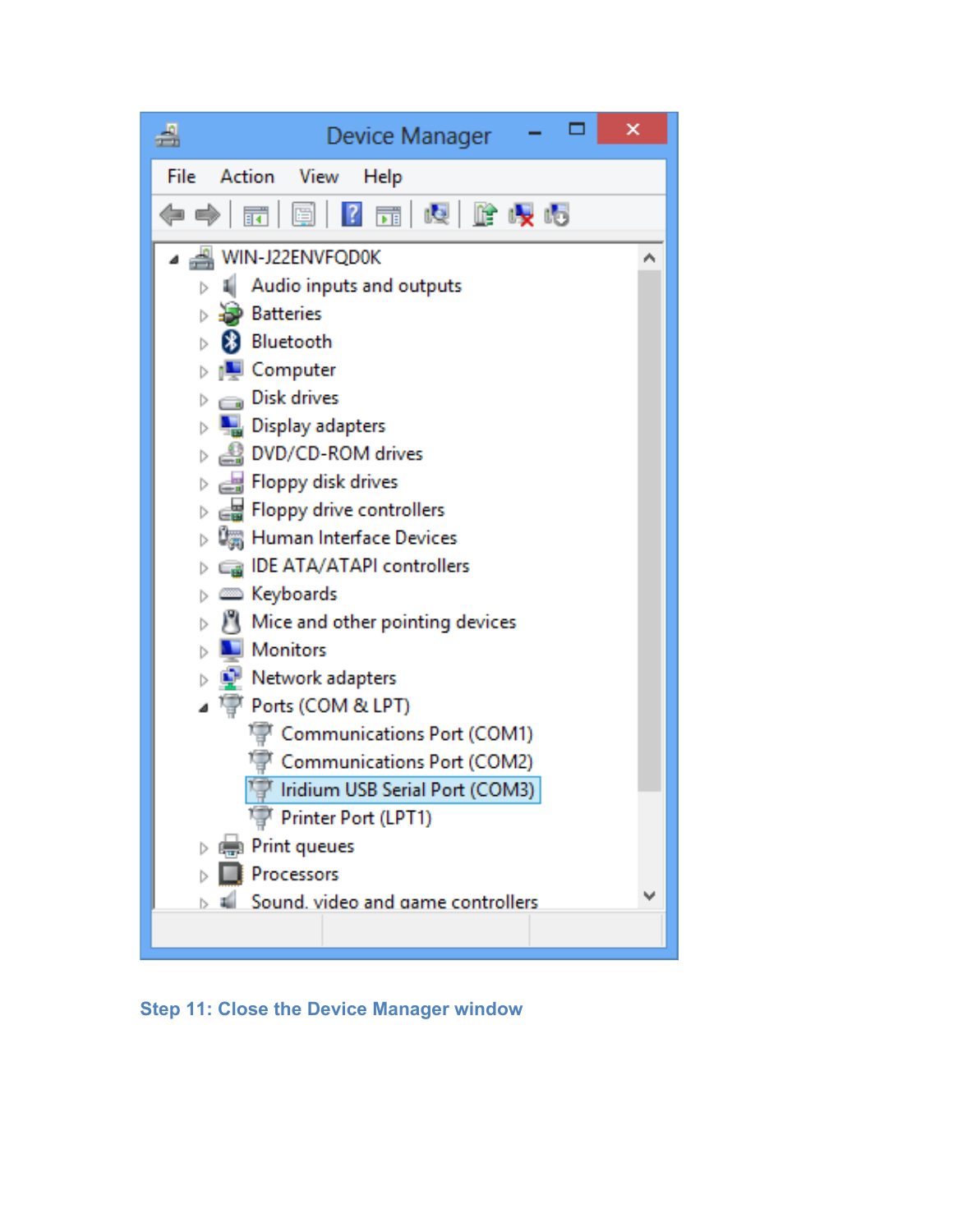#### **Step 12: You should be back on this window – your device may not be listed – Click "Create Modem"**

|                                                                                                                                                                                                                                                                                                                                                                                                                                                                                                                                                                                                                                                                                                                                                               | <b>Create Modem Device</b>     |  |
|---------------------------------------------------------------------------------------------------------------------------------------------------------------------------------------------------------------------------------------------------------------------------------------------------------------------------------------------------------------------------------------------------------------------------------------------------------------------------------------------------------------------------------------------------------------------------------------------------------------------------------------------------------------------------------------------------------------------------------------------------------------|--------------------------------|--|
| To add a modem device to the system for your attached satellite phone,<br>you must run the New Modem wizard, which requires Administrator<br>privileges. Press the "Create Modem" button below to start the Phone.<br>and Modem applet. In it, press "Add" on the Modems tab to bring up the<br>Install New Modem wizard. Select "Don't detect my modem" and press-<br>"Next". You will then choose your device type from a list, or install drivers.<br>for it, then it will ask you to specify your device's COM port (see list)<br>below).<br>These are your system's known COM ports. If the port you expect isn't listed, you may need to open-<br>Device Manager to configure it by installing a driver. OCENS-supplied driver files you might need are |                                |  |
| located in the "C:\Satellite_Phone_Drivers" folder.<br>Communications Port (COM2)<br>Communications Port (COM1)                                                                                                                                                                                                                                                                                                                                                                                                                                                                                                                                                                                                                                               |                                |  |
|                                                                                                                                                                                                                                                                                                                                                                                                                                                                                                                                                                                                                                                                                                                                                               |                                |  |
| Cancel                                                                                                                                                                                                                                                                                                                                                                                                                                                                                                                                                                                                                                                                                                                                                        | Create Modem<br>Device Manager |  |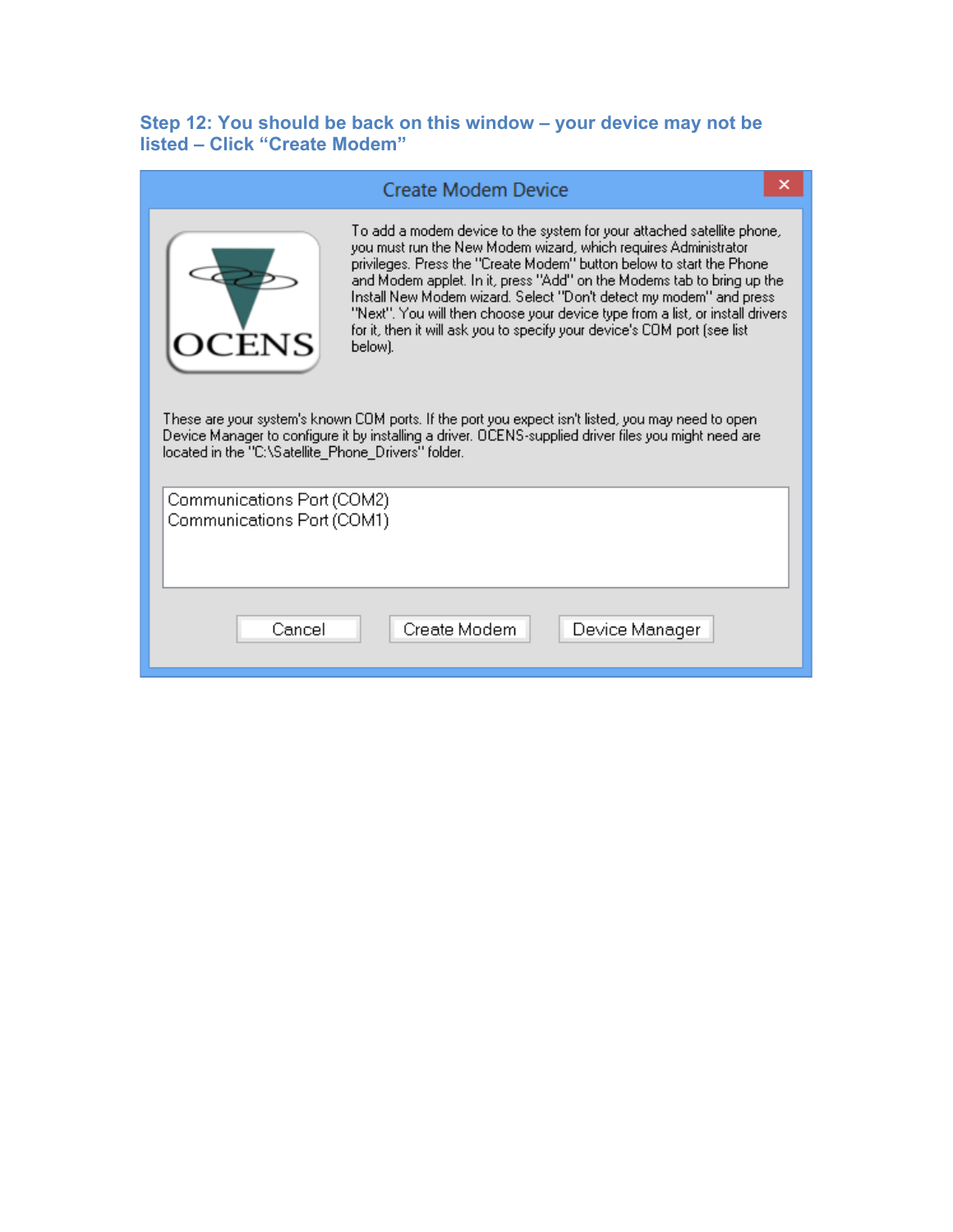**Step 13: You may need to enter an area code to continue if this window opens**

| <b>Location Information</b>                                                                                                 |  |
|-----------------------------------------------------------------------------------------------------------------------------|--|
| Before you can make any phone or modem connections, Windows needs<br>the following information about your current location. |  |
| What country/region are you in now?                                                                                         |  |
| <b>United States</b>                                                                                                        |  |
| What area code (or city code) are you in now?                                                                               |  |
| If you need to specify a carrier code, what is it?                                                                          |  |
| If you dial a number to access an outside line, what is it?                                                                 |  |
| The phone system at this location uses:                                                                                     |  |
| C Tone dialing C Pulse dialing                                                                                              |  |
|                                                                                                                             |  |
| Cancel<br>OK                                                                                                                |  |

**Step 14: The Phone and Modems window should be open. Select the Modems Tab**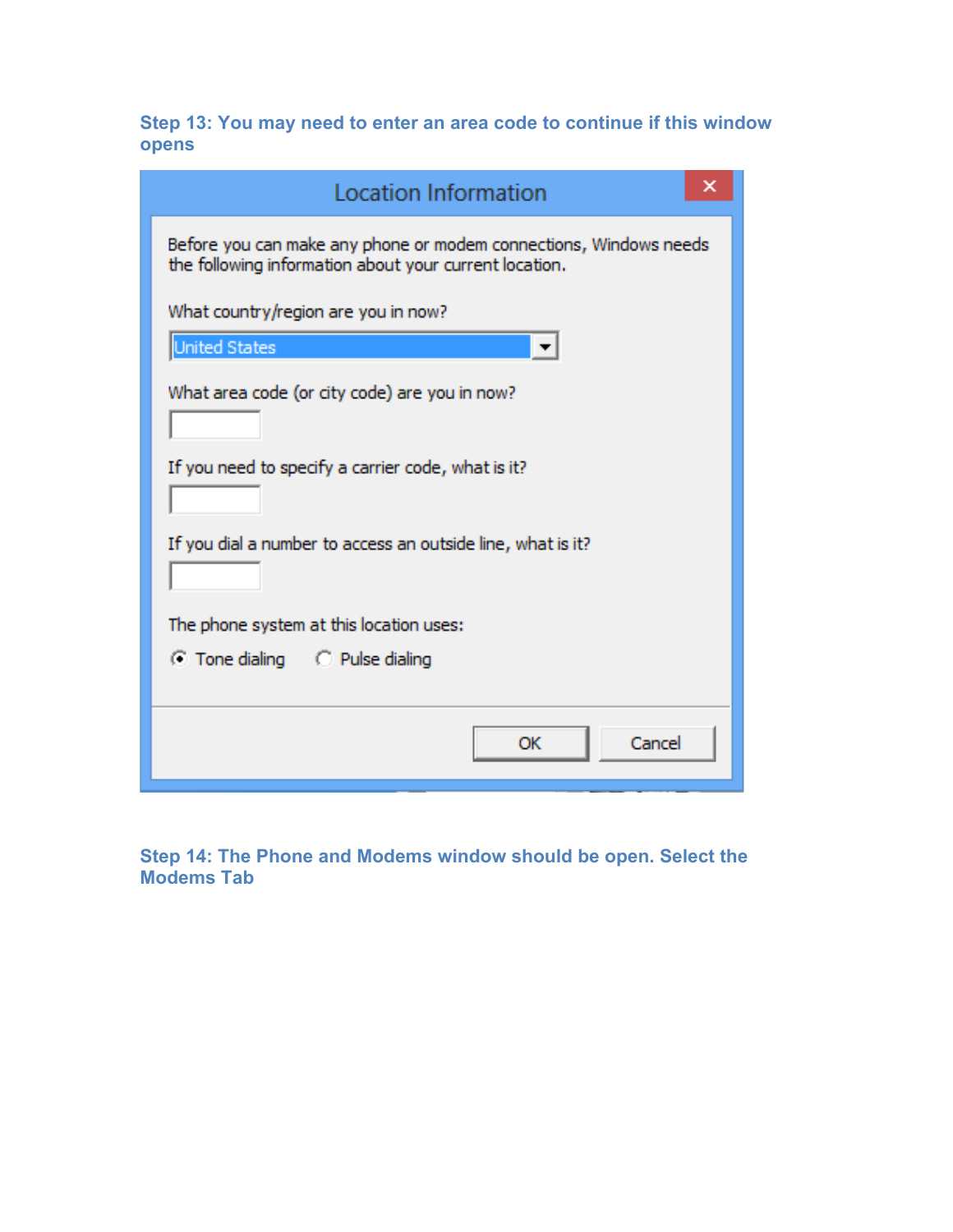| Phone and Modem                                                                                                            |                 | × |
|----------------------------------------------------------------------------------------------------------------------------|-----------------|---|
| <b>Dialing Rules</b><br>Modems Advanced                                                                                    |                 |   |
| The list below displays the locations you have specified. Select the<br>location from which you are dialing.<br>Locations: |                 |   |
| Location                                                                                                                   | Area Code       |   |
| O My Location                                                                                                              | 206             |   |
|                                                                                                                            |                 |   |
|                                                                                                                            |                 |   |
|                                                                                                                            |                 |   |
|                                                                                                                            |                 |   |
|                                                                                                                            |                 |   |
| Edit<br>New                                                                                                                | Delete          |   |
|                                                                                                                            |                 |   |
|                                                                                                                            |                 |   |
|                                                                                                                            |                 |   |
| ОK                                                                                                                         | Cancel<br>Apply |   |

# **Step 15: Click "Add"**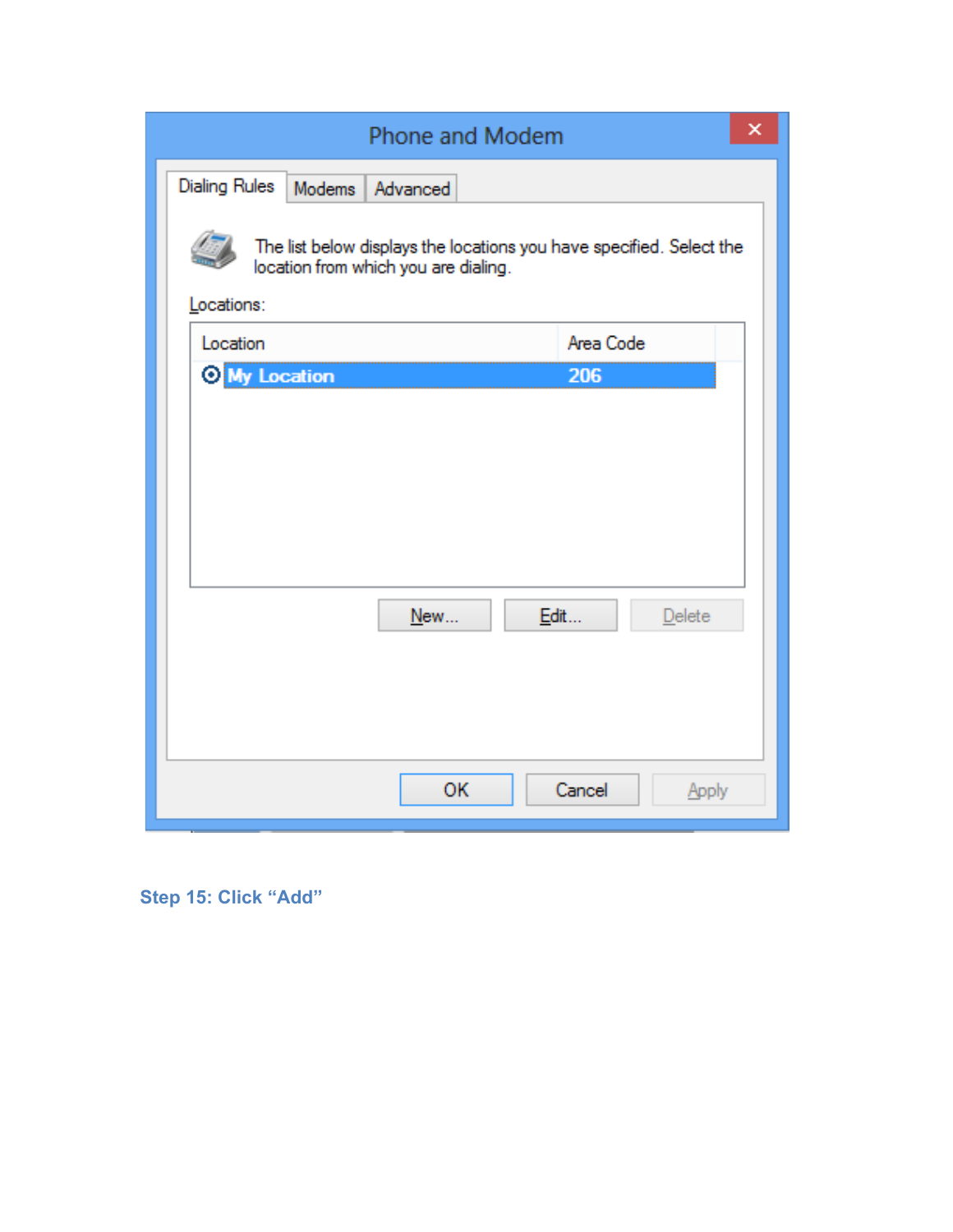| Phone and Modem                            | × |
|--------------------------------------------|---|
| Modems<br><b>Dialing Rules</b><br>Advanced |   |
| The following modems are installed:        |   |
| Modem<br>Attached To                       |   |
|                                            |   |
|                                            |   |
|                                            |   |
|                                            |   |
|                                            |   |
|                                            |   |
|                                            |   |
| <b>D</b> Add<br>Remove<br>Properties       |   |
| OK<br>Cancel<br>Apply                      |   |

**Step 16: Select "Don't detect my modem" and click "Next"**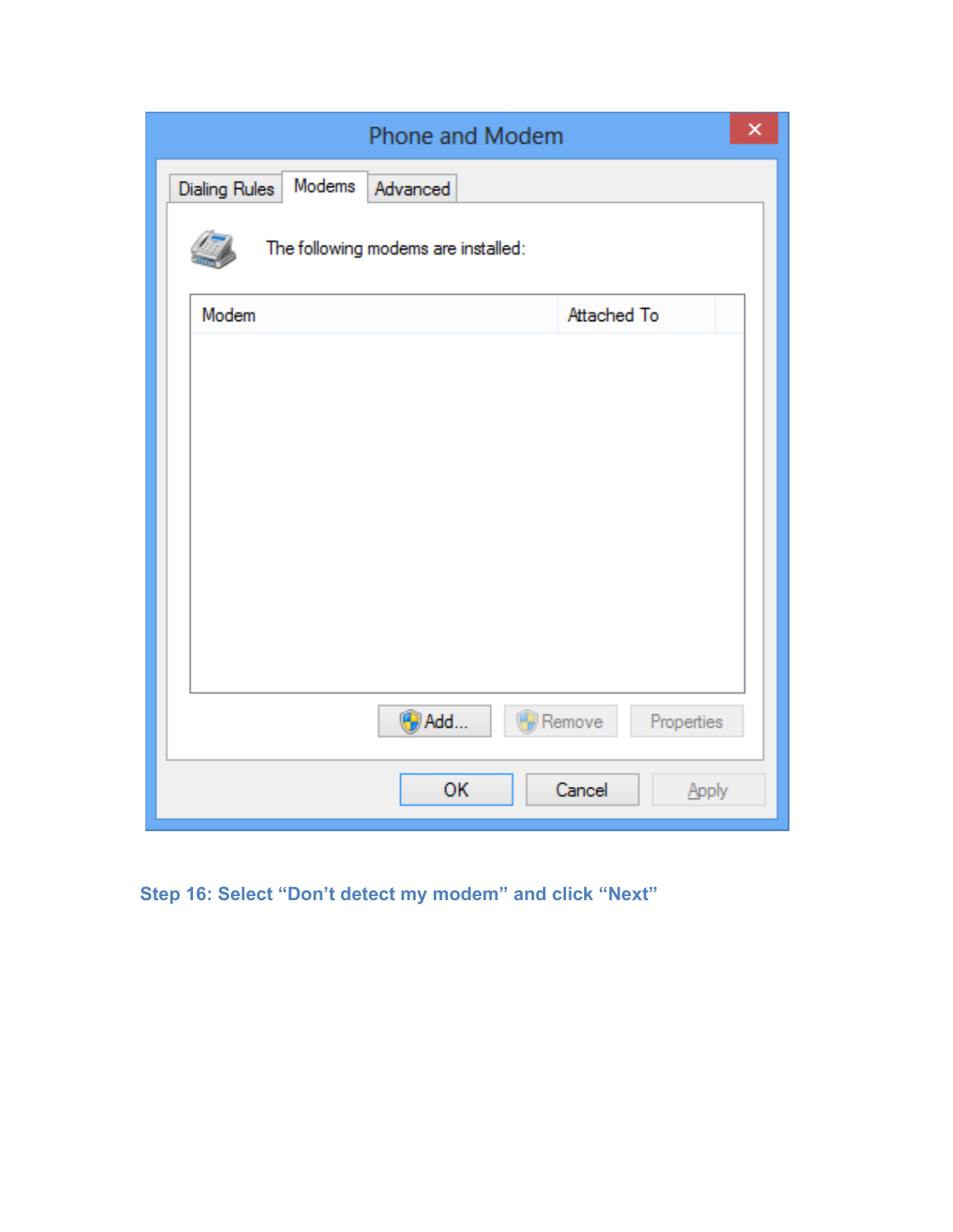| <b>Add Hardware Wizard</b> |                                                                                                                                                                                                                                                                                                                                            |  |
|----------------------------|--------------------------------------------------------------------------------------------------------------------------------------------------------------------------------------------------------------------------------------------------------------------------------------------------------------------------------------------|--|
| <b>Install New Modem</b>   | Do you want Windows to detect your modem?                                                                                                                                                                                                                                                                                                  |  |
|                            | Windows will now try to detect your modem. Before<br>continuing, you should:<br>1. If the modem is attached to your<br>computer, make sure it is turned on.<br>2. Quit any programs that may be using<br>the modem.<br>Click Next when you are ready to continue.<br>$\boxed{\smile}$ Don't detect my modem; I will select it from a list. |  |
|                            | $Back$<br>Cancel<br>Next >                                                                                                                                                                                                                                                                                                                 |  |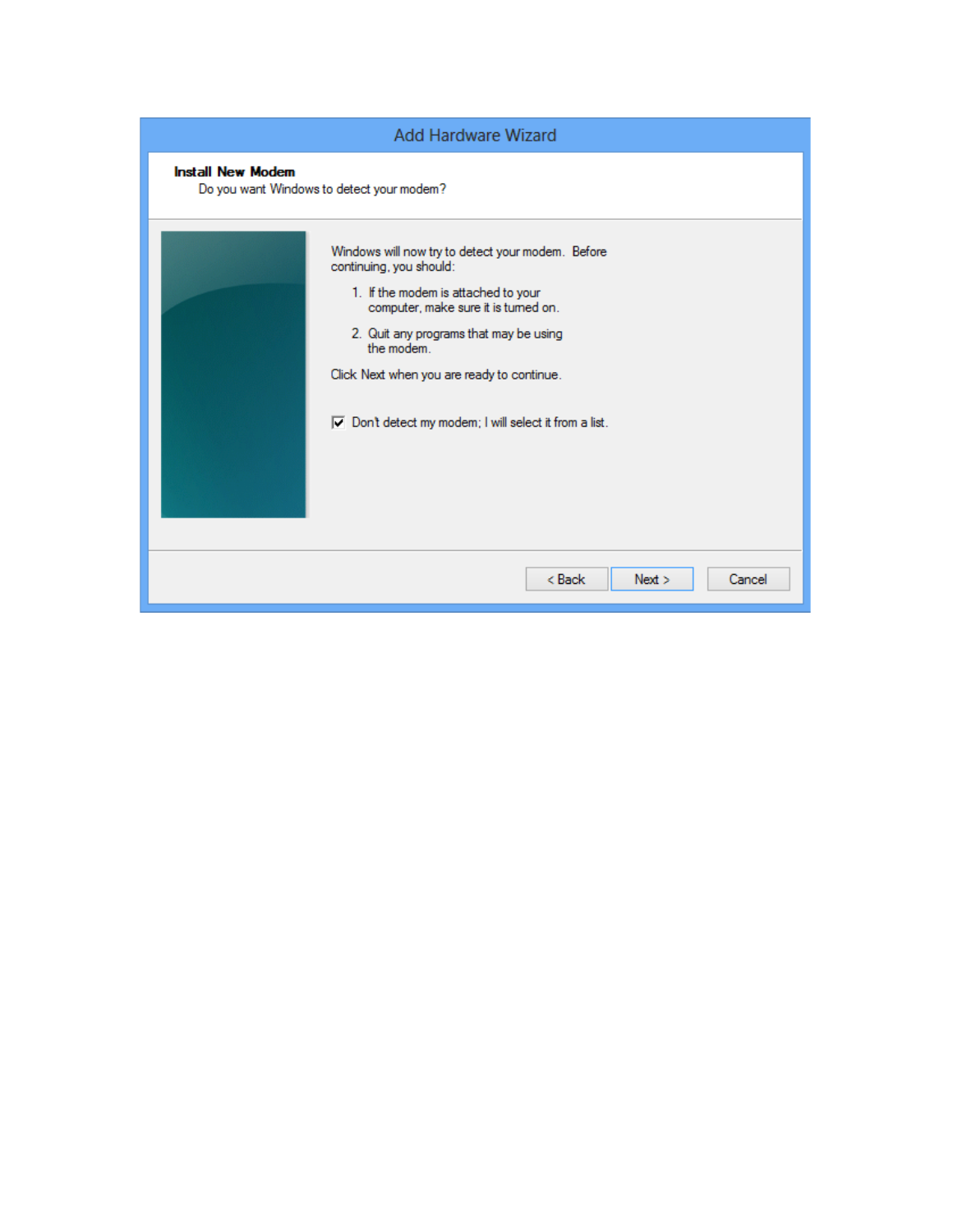**Step 17: Select "Iridium" and "Iridium PPP Data Modem" then click "Next"**

| <b>Add Hardware Wizard</b>                                                                                                 |                                                                                              |  |
|----------------------------------------------------------------------------------------------------------------------------|----------------------------------------------------------------------------------------------|--|
| <b>Install New Modem</b>                                                                                                   |                                                                                              |  |
| an installation disk, click Have Disk.                                                                                     | Select the manufacturer and model of your modem. If your modem is not listed, or if you have |  |
| Manufacturer<br>(Standard Modem Types)<br>Digi International<br><b>Iridium</b>                                             | <b>Models</b><br>Fail ridium PPP Data Modem                                                  |  |
| Have Disk<br>This driver is digitally signed.<br>E.<br>Tell me why driver signing is important<br>< Back<br>Cancel<br>Next |                                                                                              |  |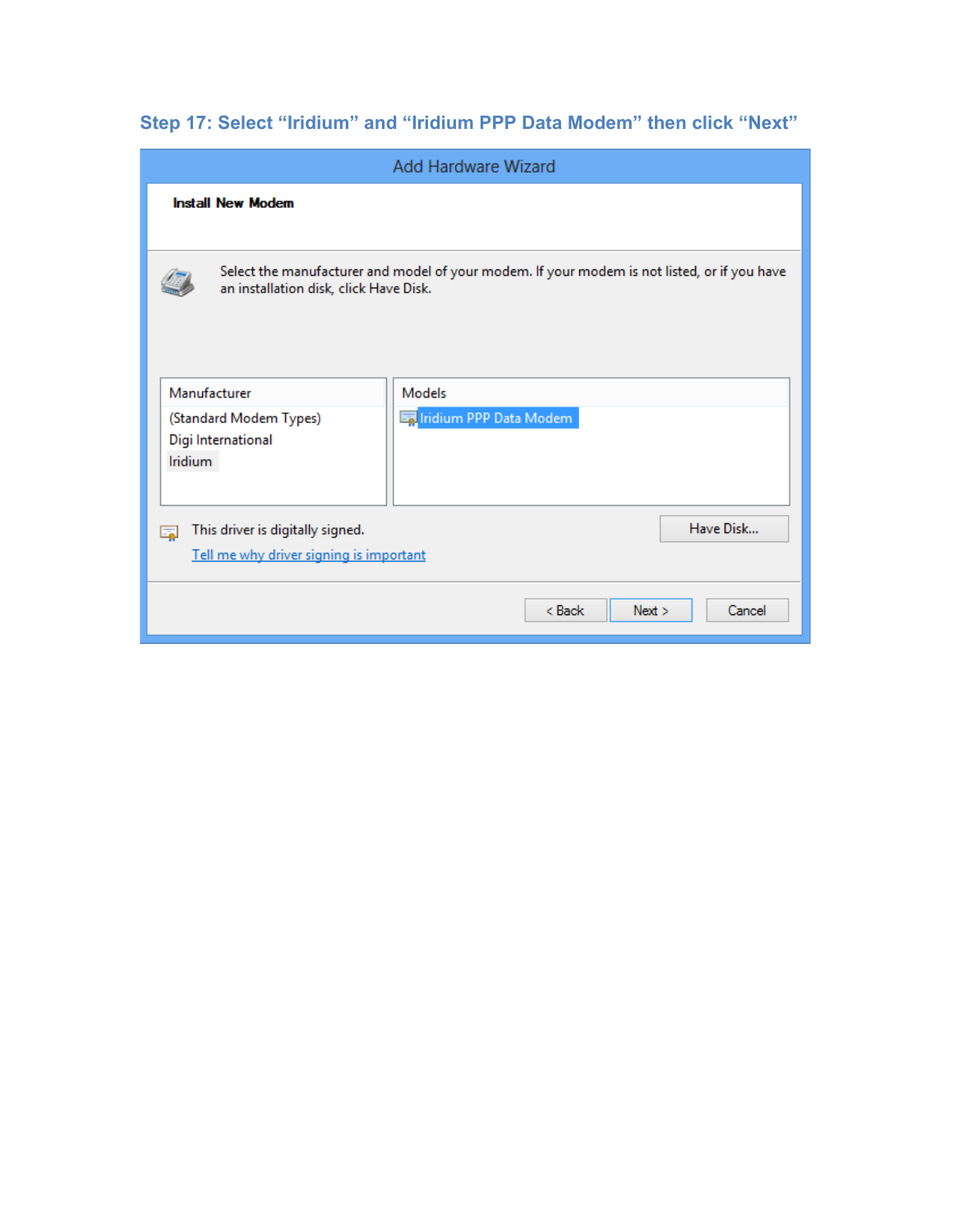**Step 18: Select the port that the Iridium phone was listed on and then click "Next"**

|                          | <b>Add Hardware Wizard</b>                                                                                                                                                           |
|--------------------------|--------------------------------------------------------------------------------------------------------------------------------------------------------------------------------------|
| <b>Install New Modem</b> | Select the port(s) you want to install the modem on.                                                                                                                                 |
|                          | You have selected the following modem:<br>Iridium PPP Data Modem<br>On which ports do you want to install it?<br>C All ports<br>C Selected ports<br>COM1<br>COM <sub>2</sub><br>COM3 |
|                          | $8$ Back<br>Next ><br>Cancel                                                                                                                                                         |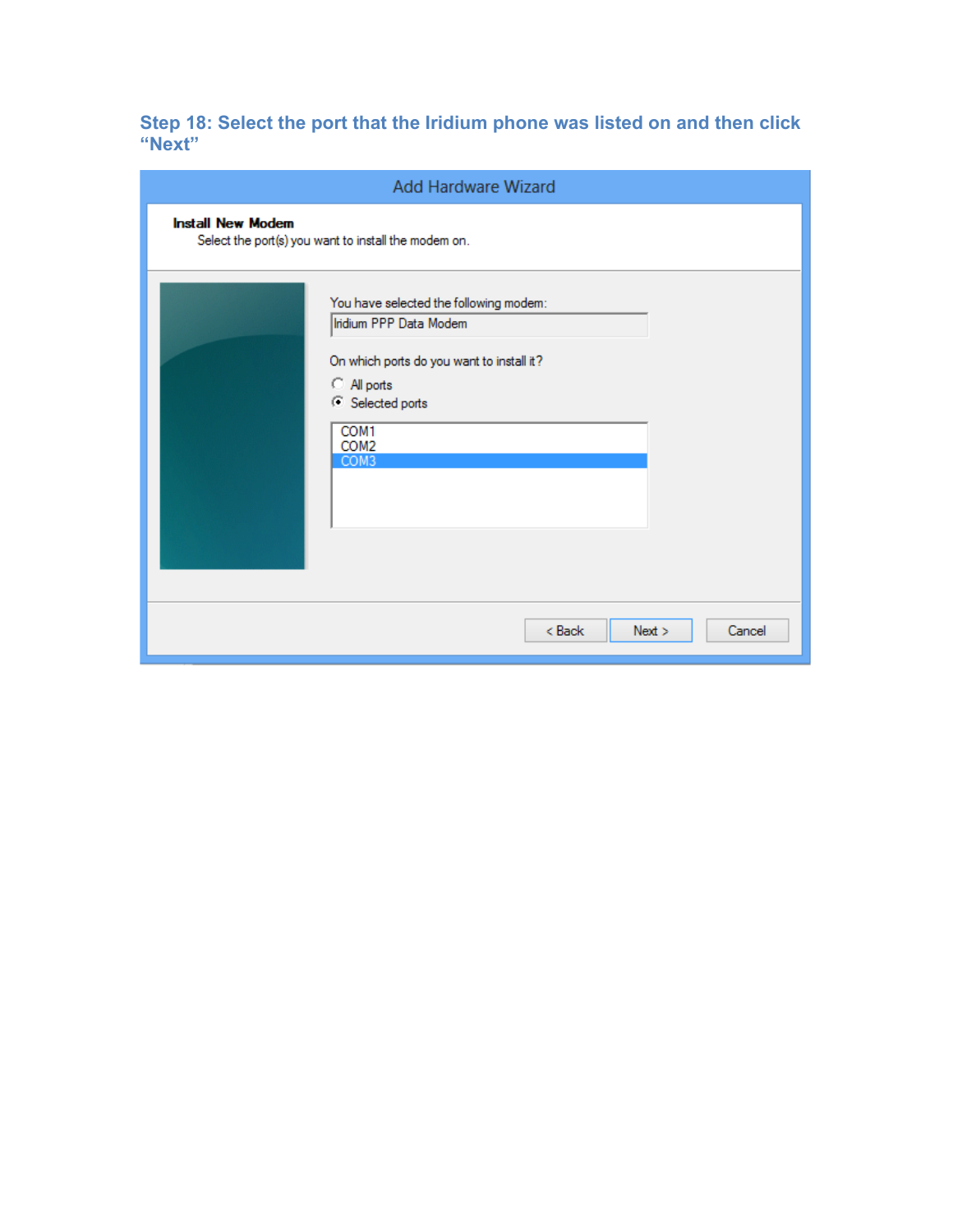# **Step 19: Click "Finish"**

|                                                             | <b>Add Hardware Wizard</b>                                                                                                                                                                                                  |
|-------------------------------------------------------------|-----------------------------------------------------------------------------------------------------------------------------------------------------------------------------------------------------------------------------|
| <b>Install New Modem</b><br>Modem installation is finished! |                                                                                                                                                                                                                             |
|                                                             | Your modem has been set up successfully.<br>If you want to change these settings, double-click the<br>Phone and Modem Options icon in Control Panel, click the<br>Modems tab, select this modem, and then click Properties. |
|                                                             | Finish<br>< Back<br>Cancel                                                                                                                                                                                                  |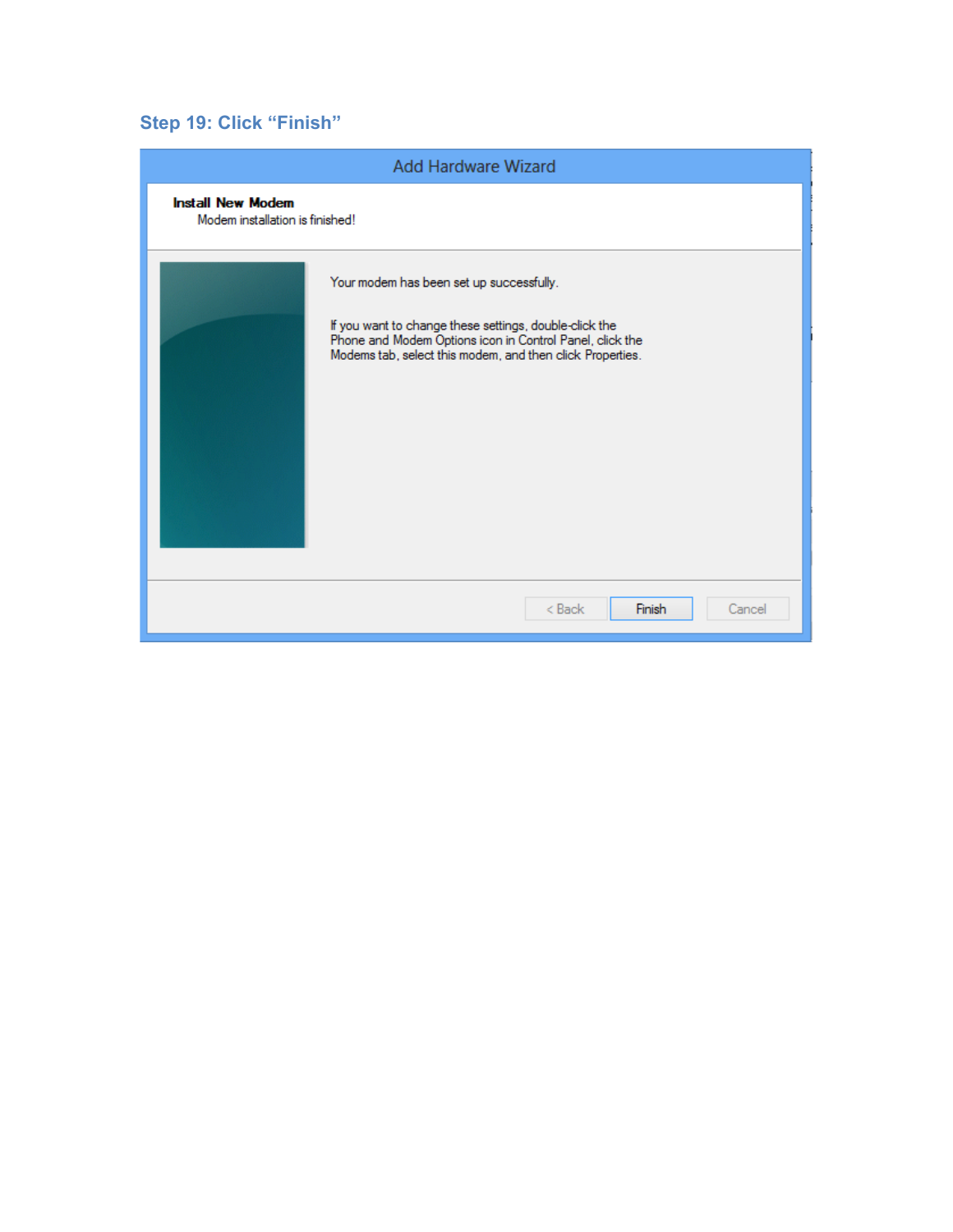| Step 20: Your new modem should now be listed |  |  |  |  |  |  |  |
|----------------------------------------------|--|--|--|--|--|--|--|
|----------------------------------------------|--|--|--|--|--|--|--|

| ٨<br>Phone and Modem                       |                      |  |
|--------------------------------------------|----------------------|--|
| Modems<br><b>Dialing Rules</b><br>Advanced |                      |  |
| The following modems are installed:        |                      |  |
| Modem                                      | Attached To          |  |
| Indium PPP Data Modem                      | COM3                 |  |
|                                            |                      |  |
|                                            |                      |  |
| <b>O</b> Add                               | Remove<br>Properties |  |
| <b>OK</b>                                  | Cancel<br>Apply      |  |

**Click "OK"**

**Step 21: Click "Finish"**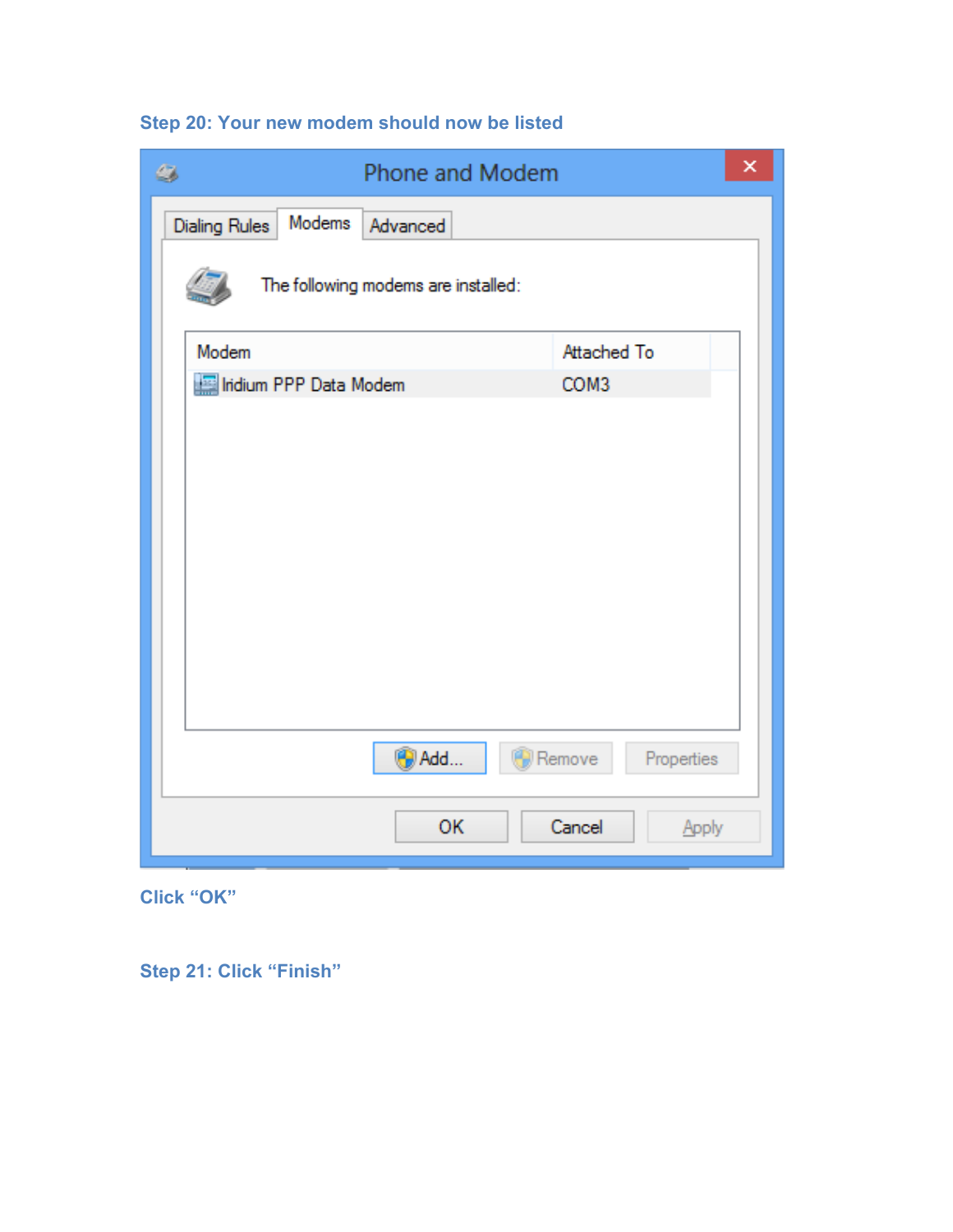|                                                                    | Create Modem Device                                                                                                                                                                                                                                                                                                                                                                                                                                                                                                                                                                                                                                                                                                                                          |  |
|--------------------------------------------------------------------|--------------------------------------------------------------------------------------------------------------------------------------------------------------------------------------------------------------------------------------------------------------------------------------------------------------------------------------------------------------------------------------------------------------------------------------------------------------------------------------------------------------------------------------------------------------------------------------------------------------------------------------------------------------------------------------------------------------------------------------------------------------|--|
| ${\rm ENS}$<br>located in the "C:\Satellite_Phone_Drivers" folder. | To add a modem device to the system for your attached satellite phone,<br>you must run the New Modem wizard, which requires Administrator<br>privileges. Press the "Create Modem" button below to start the Phone.<br>and Modem applet. In it, press "Add" on the Modems tab to bring up the<br>Install New Modem wizard. Select "Don't detect my modem" and press-<br>"Next". You will then choose your device type from a list, or install drivers.<br>for it, then it will ask you to specify your device's COM port (see list<br>below).<br>These are your system's known COM ports. If the port you expect isn't listed, you may need to open-<br>Device Manager to configure it by installing a driver. OCENS-supplied driver files you might need are |  |
| Communications Port (COM2)<br>Communications Port (COM1)           |                                                                                                                                                                                                                                                                                                                                                                                                                                                                                                                                                                                                                                                                                                                                                              |  |
| Finish                                                             | Create Modem<br>Device Manager                                                                                                                                                                                                                                                                                                                                                                                                                                                                                                                                                                                                                                                                                                                               |  |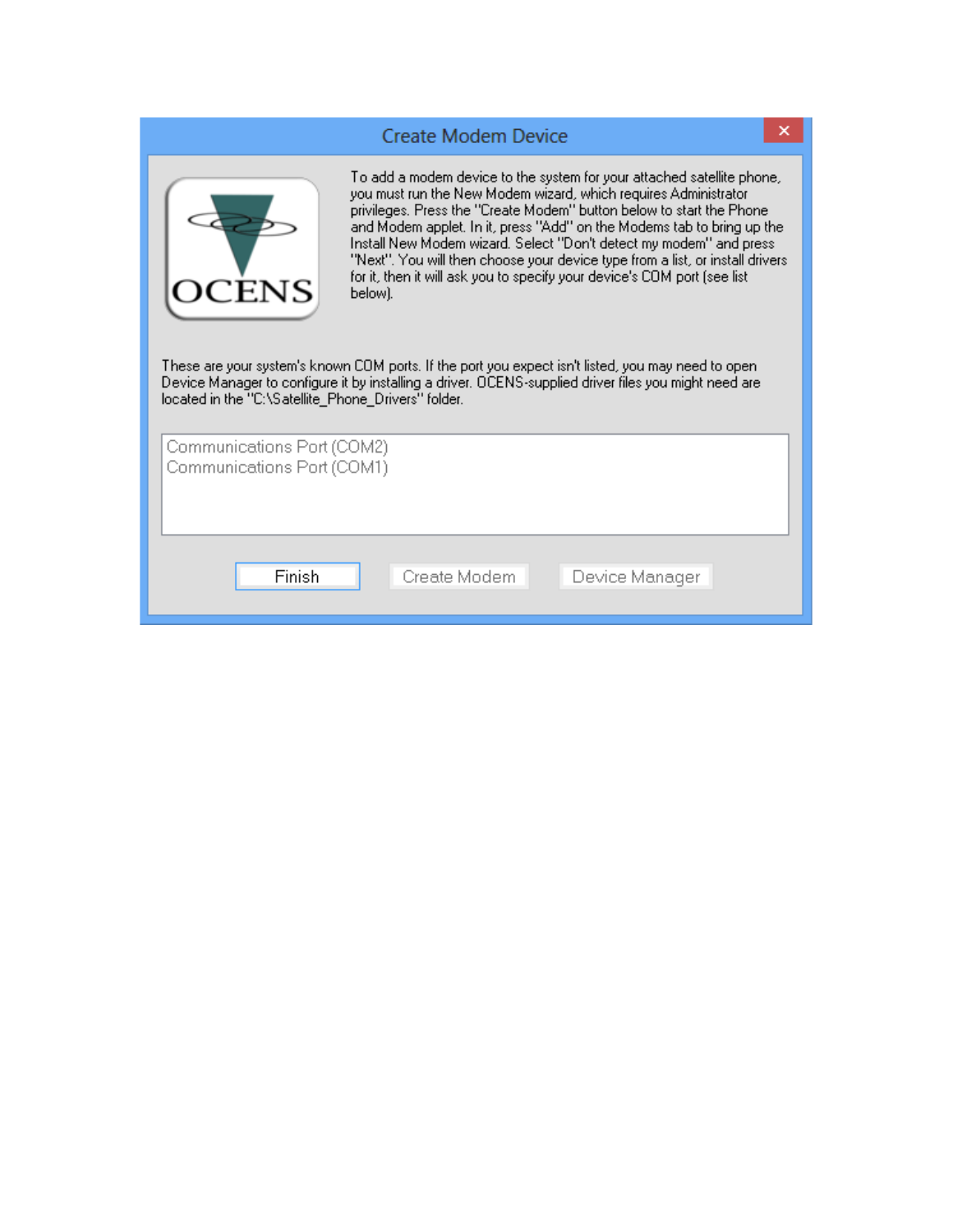**Step 22: Select "Iridium PPP Data Modem" from the device list and "Iridium Direct Connect" as the network provider name and click "Create Connection"**

| 흔            | <b>OCENS Satellite Connection Wizard</b>                                                                                                                                                                                                                                                                                                                                                      |  |  |  |
|--------------|-----------------------------------------------------------------------------------------------------------------------------------------------------------------------------------------------------------------------------------------------------------------------------------------------------------------------------------------------------------------------------------------------|--|--|--|
| File<br>Help |                                                                                                                                                                                                                                                                                                                                                                                               |  |  |  |
|              |                                                                                                                                                                                                                                                                                                                                                                                               |  |  |  |
|              | Your satellite phone or the USB adapter should be listed below for<br>you to configure into a Dial-up Network Connection. It will be named<br>according to the provider that you select (you will see this in Network<br>Connections under your system's Control Panel). If no device is listed<br>you will need to click on "Modem Setup" to create one.<br>Select your device from the list |  |  |  |
|              | Iridium PPP Data Modem                                                                                                                                                                                                                                                                                                                                                                        |  |  |  |
|              | Select network provider name                                                                                                                                                                                                                                                                                                                                                                  |  |  |  |
|              | Iridium Direct Connect                                                                                                                                                                                                                                                                                                                                                                        |  |  |  |
| <b>OCENS</b> |                                                                                                                                                                                                                                                                                                                                                                                               |  |  |  |
|              | Create Connection<br>Modem Setup<br>Cancel                                                                                                                                                                                                                                                                                                                                                    |  |  |  |
|              | Iridium PPP Data Modem (COM3)                                                                                                                                                                                                                                                                                                                                                                 |  |  |  |

## **Step 23: Click "Yes"**

| <b>Create Network Connection</b>                                                                                          |  |
|---------------------------------------------------------------------------------------------------------------------------|--|
| Confirm you wish to create Dial-up Network Connection 'Iridium Direct<br>Connect'<br>for device 'Iridium PPP Data Modem'. |  |
| <b>Yes</b><br>No                                                                                                          |  |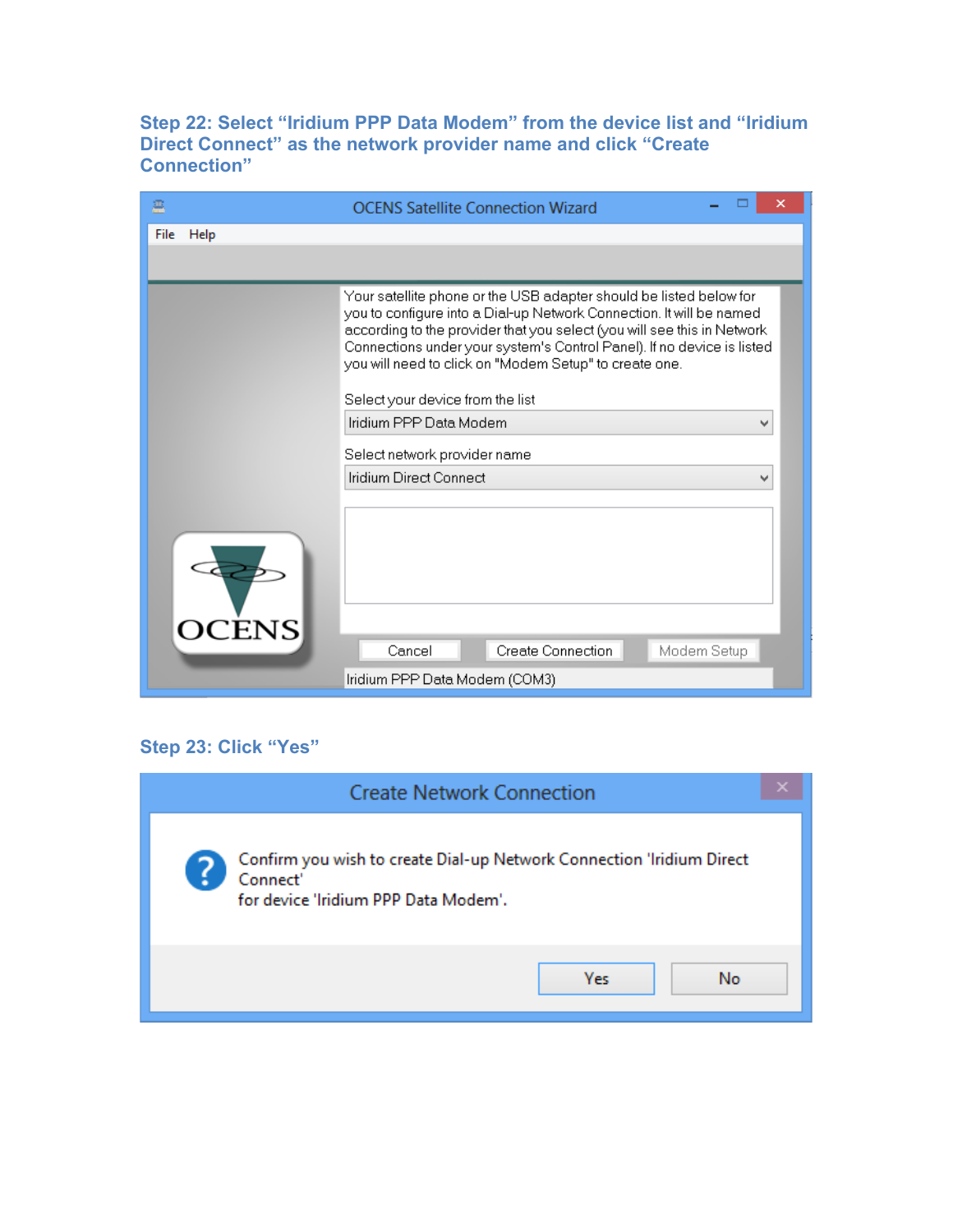| 프            | <b>OCENS Satellite Connection Wizard</b>                                                                                                                                                                                                                                                                                                                                                      |  |  |  |  |
|--------------|-----------------------------------------------------------------------------------------------------------------------------------------------------------------------------------------------------------------------------------------------------------------------------------------------------------------------------------------------------------------------------------------------|--|--|--|--|
| Help<br>File |                                                                                                                                                                                                                                                                                                                                                                                               |  |  |  |  |
|              |                                                                                                                                                                                                                                                                                                                                                                                               |  |  |  |  |
|              | Your satellite phone or the USB adapter should be listed below for<br>you to configure into a Dial-up Network Connection. It will be named<br>according to the provider that you select (you will see this in Network<br>Connections under your system's Control Panel). If no device is listed<br>you will need to click on "Modem Setup" to create one.<br>Select your device from the list |  |  |  |  |
|              | Iridium PPP Data Modem                                                                                                                                                                                                                                                                                                                                                                        |  |  |  |  |
|              | Select network provider name                                                                                                                                                                                                                                                                                                                                                                  |  |  |  |  |
|              | Iridium Direct Connect                                                                                                                                                                                                                                                                                                                                                                        |  |  |  |  |
|              | Dial-up Network Connection 'Iridium Direct Connect' created<br>Device "Iridium PPP Data Modem" added to "Iridium Direct Connect".                                                                                                                                                                                                                                                             |  |  |  |  |
| <b>OCENS</b> | ОK<br>Create Connection<br>Modem Setup                                                                                                                                                                                                                                                                                                                                                        |  |  |  |  |

# **Step 24: Once the connection has been created click "OK"**